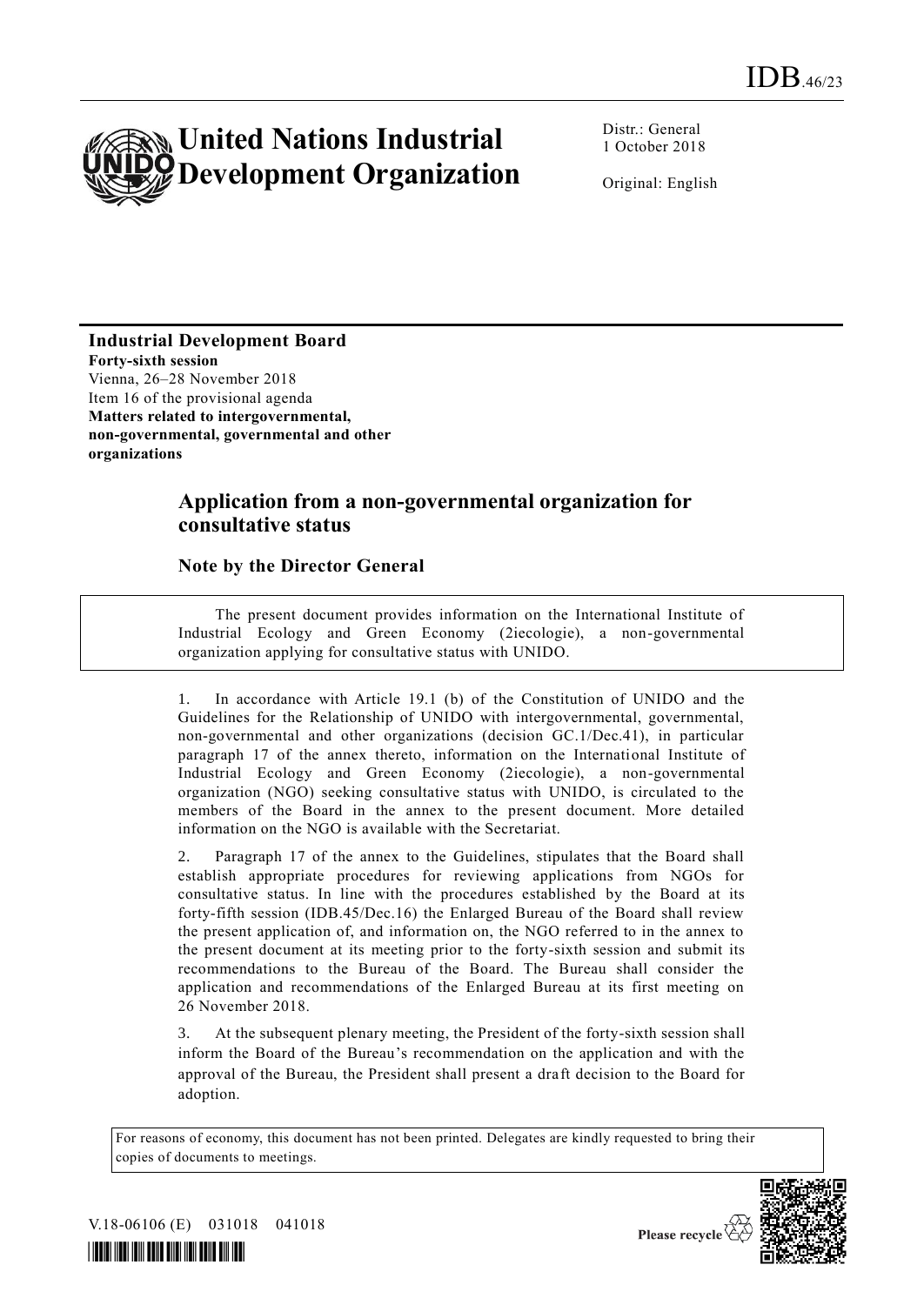## **Annex**

# **International Institute of Industrial Ecology and Green Economy (2iecologie)**

### **Historical background**

The International Institute of Industrial Ecology and Green Economy is a non-profit association created in Geneva in October 2014. It is specialized in the practice of industrial ecology, aiming to study and understand the "industrial metabolism" of activities by adopting a systemic approach. It offers a space for reflection, research and implementation to establish dialogue and exchange between scientists, engineers, politicians, investors, businesses, and academia.

#### **Statutes**

Available.

#### **Structure of governing bodies and administration**

- General assembly;
- Committee;
- Secretariat divided into three poles: Academic Research; Expertise, Engineering and Project Management; and Financing Solutions.

#### **Activities related to the work of UNIDO**

The Institute's activities are organized around three interdependent and complementary poles (Academic Research; Expertise, Engineering and Project Management; and Financing Solutions) and are divided according to Industrial Ecology axes and Green Economy themes. Through its activities, the Institute promotes research and innovation to transform the current industrial system into a viable and long-term one, both in industrialized and developing countries. Multilateral cooperation strategies between private and public stakeholders aim to support and encourage economic and ecological development in a sustainable way.

Activities developed under the three poles in the last two years:

- Two reports elaborated in partnership with the University of Geneva as part of a project to support the safer use of mercury and the development of a sustainable gold extraction method in small-scale mines in Guinea and Mali.
- Creation of an online platform for the reuse of waste, in the form of a website for the exchange of reusable materials and objects. It is intended for companies, public authorities and individuals.
- Development of a method aimed at improving the traceability of gold.
- Organization of a round table "Gold is yellow, can it be green: issues and perspectives on the financing of sustainable production" as part of a programme on "Finding sustainable solutions for gold production and commercialisation" that brought together the major players in the Swiss gold market to discuss solutions for sustainable gold production and financing.

#### **Relations with the United Nations, other IGOs and NGOs**

2iecologie have been members of the Climate Technology Centre and Network (CTCN) since September 2017 and were granted the status of special consultant at the Economic and Social Council (ECOSOC) in July 2018. They are also partnering with IUCN.